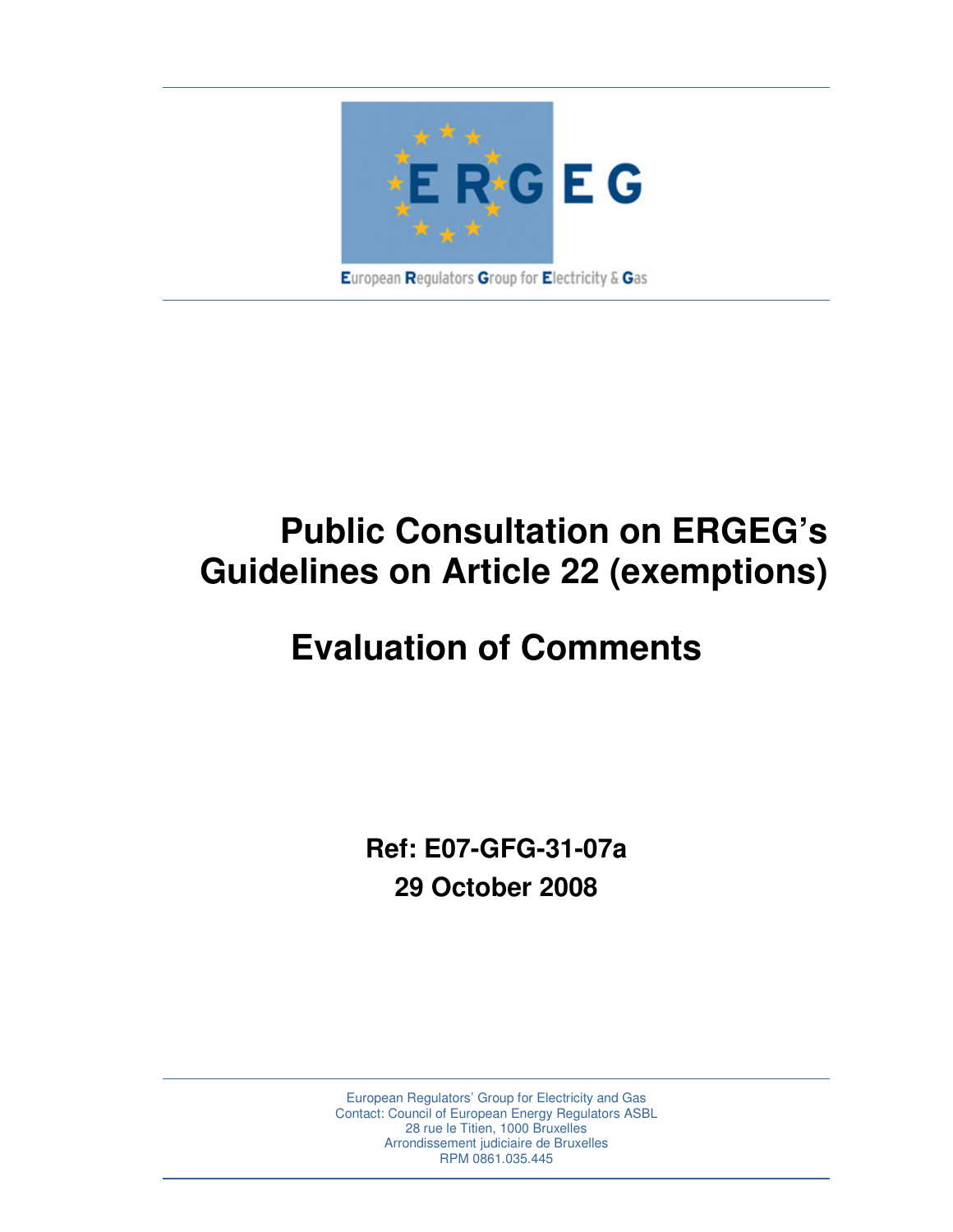

 $\overline{a}$ 

# **1 Introduction / Background**

The purpose of this paper is to summarize the views ERGEG received in response to its recent Draft Guidelines<sup>1</sup> on Article 22 of Directive 2003/55/EC of the European Parliament and of the Council of 26 June 2003, concerning the common rules for the internal market in natural gas allowing for exemptions from regulation for major new infrastructure.

Article 22 aims to promote effective competition and security of supply (SoS) by creating incentives for efficient investments in new infrastructure projects, while at the same time recognising the need for non-discriminatory access to relevant infrastructure.

In a presentation at the Madrid Joint Working Group on 17 July 2007, the European Commission identified the following shortcomings of the current Article 22:

- Vague definition of the exemption criteria, which gives room for substantial political discretion leading to uncertainty and unpredictability for investors
- Uncertainty on legal decisions for regulators, due to the need for interpretation
- Negative impact of varying practices in the interpretation and application of the Art 22 criteria on competition and SoS.

ERGEG carried out a survey on the regulatory practices to apply Article 22 in 2007. The report stated that there are varying practises in the application and interpretation of Art. 22 (e.g., concerning the definition of market power, definition of affected markets, duration of exemptions, application of open season procedures) as well as widespread application of Art. 22, making exemptions the rule rather than the exception, as all requests were eventually granted (although some had certain limiting conditions imposed).

ERGEG fully agrees with and supports the European Commission in that the criteria of Art. 22 need to be clarified in order to provide deciding authorities with a clear framework for assessing exemption requests. A clear framework will also be beneficial to investors by increasing the transparency of exemption procedures and thus will positively affect the investment climate.

ERGEG agreed upon the Draft Guidelines which constitute a harmonized and transparent framework for competent authorities when deciding on exemption procedures. These Guidelines are designed within the legal framework set by the existing Art. 22 and should be used by deciding authorities to guide their decisions when considering Article 22 applications. As shown in the analysis report on the European Regulators Experience with Article 22 exemptions of Directive 2003/55/EC [Ref: E07-TNI-01-04]<sup>2</sup>, a significant number of infrastructure projects have either received exemptions or are in the process of requesting exemptions. This shows the need for a harmonized or at least a consistent and improved approach for implementing Article 22.

<sup>&</sup>lt;sup>1</sup> Draft Guidelines on Article 22 - An ERGEG Public Consultation Paper - of 5 March 2008; Ref: E07-GFG-31-07

 $^2$  cf. ERGEG's Report on Article 22 Exemptions, Ref: E07-TNI-01-04, 13 September 2007

http://www.ergeg.org/portal/page/portal/ERGEG\_HOME/ERGEG\_DOCS/ERGEG\_DOCUMENTS\_NEW/GAS\_FO CUS\_GROUP/E07-TNI-01-04\_Art.%2022-AnalysisReport\_finalLAST.pdf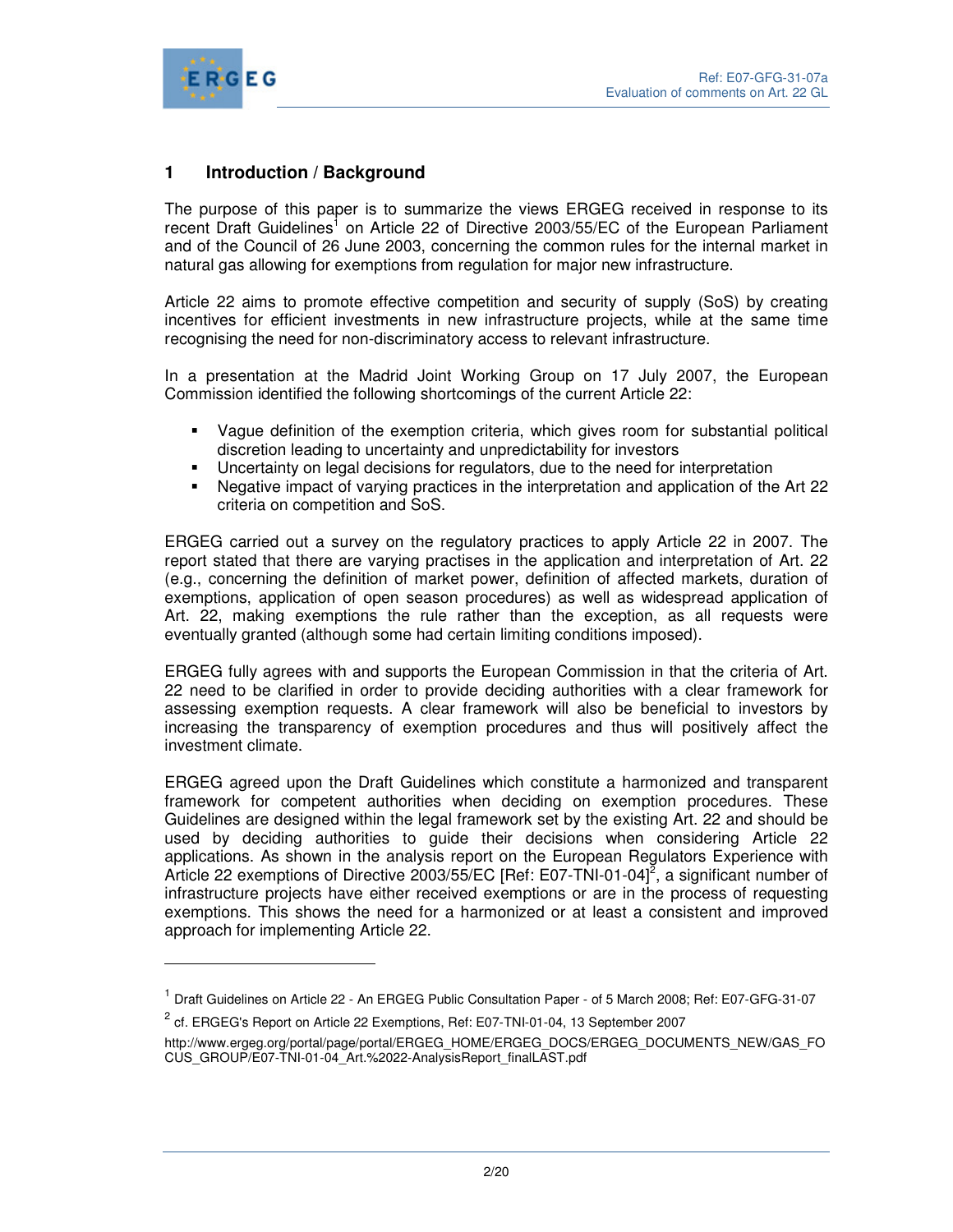

l

ERGEG invited all interested parties to comment on the issues raised in its consultation paper and specifically sought responses on specific questions which are analysed and evaluated in this paper. The majority of the questions sought views on the degree of prescriptiveness and appropriateness of some criteria of the guidelines.

The ERGEG consultation began on 21<sup>st</sup> March 2008 and ended on  $2^{nd}$  May 2008. 28 responses were received,  $\overline{4}$  of which were confidential. Table 1 shows the list of nonconfidential respondents and their origin. All non-confidential responses have been published on the ERGEG website. It is important to highlight that some submissions were incomplete and did not include responses to all the questions posed in the consultation paper.

ERGEG would like to thank all the organisations for their valuable contribution. ERGEG is pleased with the level of stakeholder engagement and grateful for the number of responses that have been submitted regarding this consultation. The regulators within ERGEG consider that this indicates the interest in and the importance of these guidelines.

After analysis of the comments received, ERGEG will use the findings as an input into the process of developing common guidelines with the European Commission. In parallel, the Commission has scheduled a stakeholder consultation on their Staff Draft Working Document on Art. 22<sup>3</sup>.

<sup>&</sup>lt;sup>3</sup> European Commission Draft Staff Working Document on Article 22 of Directive (EC) No 2003/55 and Article 7 Regulation (EC) No 1228/2003 – New Infrastructure Exemptions – (22.04.2008)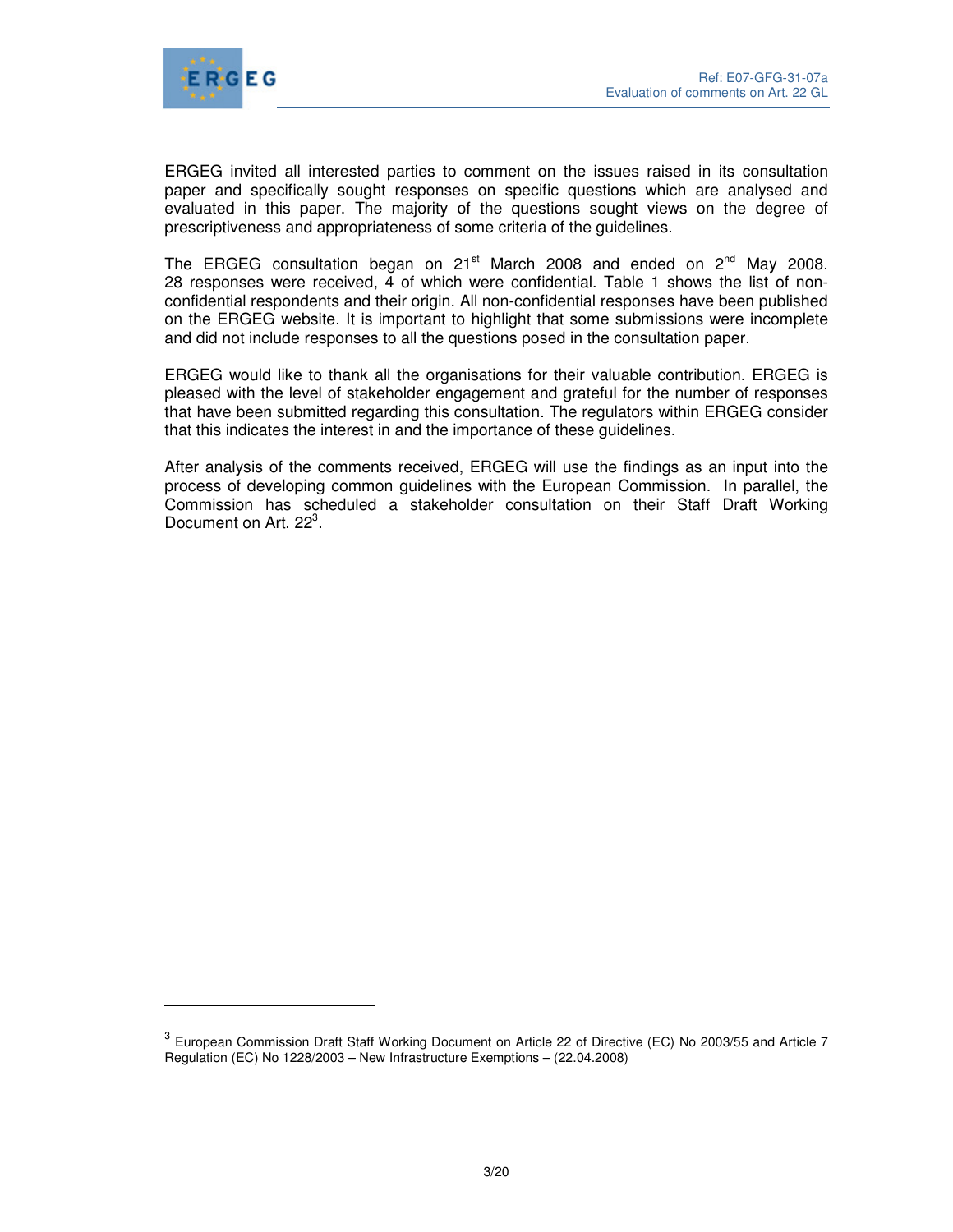

# **Table 1 – List of respondents (non-confidential)**

| <b>Respondents</b>                              |                                                                                                                                                       | <b>Country</b> |
|-------------------------------------------------|-------------------------------------------------------------------------------------------------------------------------------------------------------|----------------|
| <b>BG Group</b>                                 | Energy company involved in the exploration,<br>extractions, transmission, distribution and supply of<br>natural gas.                                  | <b>UK</b>      |
| <b>BNE</b>                                      | German Association of the New Energy Suppliers                                                                                                        | Germany        |
| <b>BP Gas Marketing</b>                         | Gas supplier                                                                                                                                          | <b>UK</b>      |
| <b>Centrica</b>                                 | Owner of supply and gas storage companies                                                                                                             | <b>UK</b>      |
| <b>CRE</b>                                      | <b>French Regulatory Authority</b>                                                                                                                    | France         |
| <b>EDF</b>                                      | Group present in all sectors of the electricity industry:<br>generation, supply, trading, transmission, distribution                                  | France         |
| Edison                                          | Energy company, with operations in the procurement,<br>production and sale of electricity and natural gas                                             | Italy          |
| EFET                                            | European federation of energy traders                                                                                                                 | <b>EU</b>      |
| <b>Eni Gas &amp; Power</b>                      | Gas producer and supplier                                                                                                                             | Italy          |
| <b>EnBW</b>                                     | Energy company involved in generation, transmission,<br>distribution and supply of electricity; energy trading;<br>distribution and supply of gas     | Germany        |
| <b>ERG</b>                                      | Energy and petroleum group working in crude refining,<br>petroleum product distribution and electricity<br>production                                 | Italy          |
| <b>EuroGas</b>                                  | The European Union of the Natural Gas Industry                                                                                                        | EU             |
| Exxon Mobil Gas &<br><b>Power Marketing</b>     | World's largest non-government marketer of natural<br>gas                                                                                             | <b>UK</b>      |
| Gaz de Normandie                                | Project Company / future LNG Terminal Operator                                                                                                        | France         |
| <b>Gaz de France</b>                            | Energy company involved in production, transport,<br>distribution and selling of gas & electricity                                                    | France         |
| <b>GEODE</b>                                    | The association of European independent distribution<br>companies of gas and electricity.                                                             | EU             |
| GIE (3 responses)                               | Gas Infrastructure Europe (GTE; GSE; GLE)                                                                                                             | EU             |
| <b>IFIEC</b>                                    | International Federation of Industrial Energy<br>Consumers                                                                                            | EU             |
| <b>National Grid</b>                            | Electricity & gas transmission & distribution company                                                                                                 | UK             |
| <b>PGNIG</b>                                    | PGNiG Group activities encompass field exploration,<br>natural gas import, production and storage as well as<br>trade and distribution of natural gas | Poland         |
| <b>POWEO</b>                                    | Trader of Electricity and gas                                                                                                                         | France         |
| <b>RWE Gas Storage</b>                          | Storage System Operator                                                                                                                               | Germany        |
| <b>RWE Transgas</b>                             | <b>Transmission System Operator</b>                                                                                                                   | CZ             |
| <b>Scottish &amp; Southern</b><br><b>Energy</b> | Energy company involved in generation, transmission,<br>distribution and supply of electricity; energy trading;                                       | <b>UK</b>      |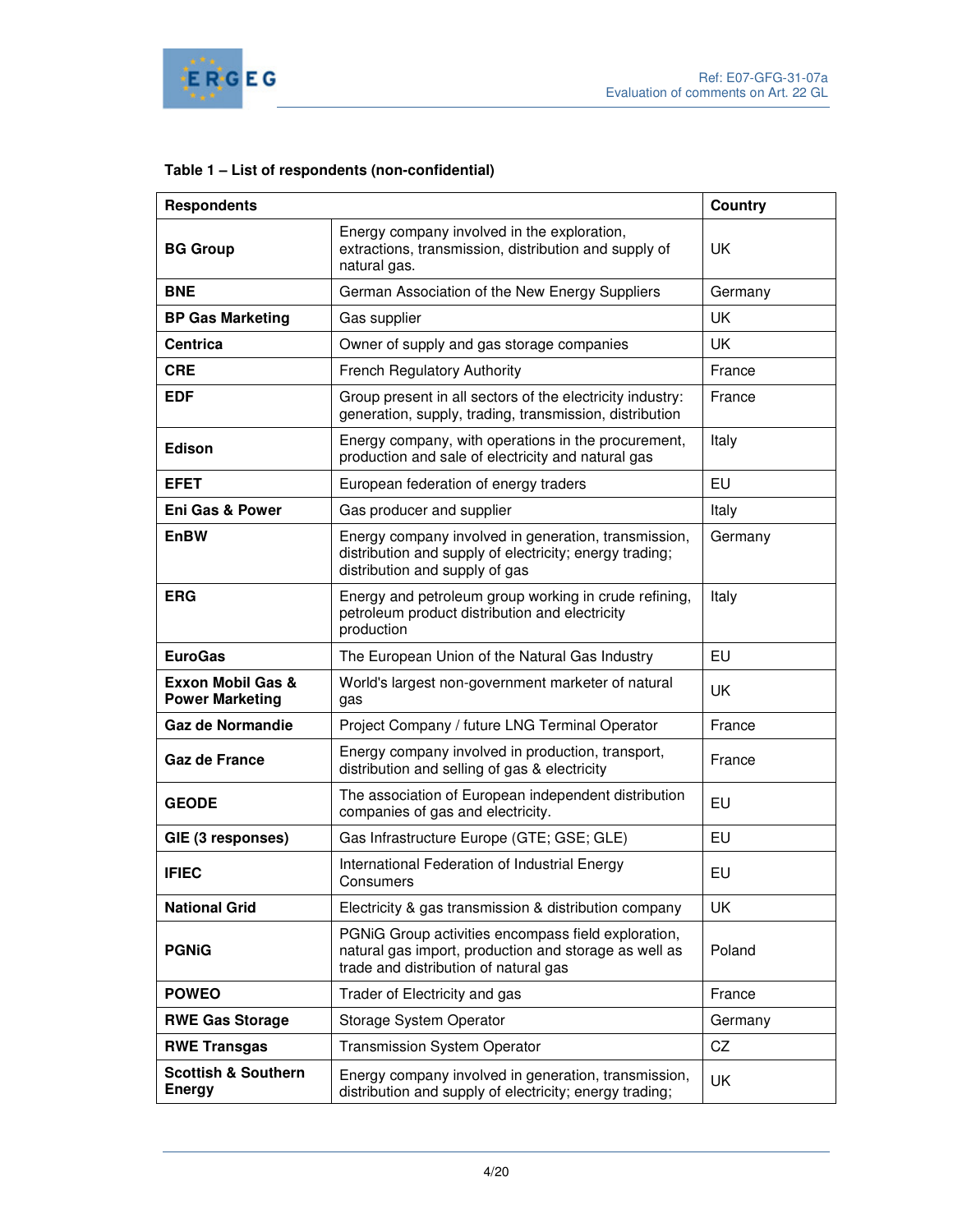

|                                  | storage, distribution and supply of gas                     |         |
|----------------------------------|-------------------------------------------------------------|---------|
| <b>Shell Energy Europe</b><br>BV | Pan-European gas marketing business of Royal Dutch<br>Shell | Holland |

## **2 Consideration of responses**

All the respondents welcomed the opportunity to comment on the Art. 22 guidelines consultation document and contribute to the further development of the guidelines, appreciating ERGEG's effort to develop the guidelines.

The guidelines are valued as a step forward in the process to achieve a more consistent and transparent framework for competent authorities when assessing on exemption requests. Most of the respondents consider that exemptions must be available to all interested parties on a non-discriminatory basis, regardless of the type of infrastructure in question, because investments enhance the development of a common European gas market and increase security of supply in Member States of the European Union. However, further detail in the guidelines on the definition and application of the provisions set out in Article 22 would be welcomed by the respondents.

Additionally, the majority remarked that measures introduced by the guidelines must maintain the flexibility needed by National Regulatory Authorities to consider Article 22 exemption applications on a case-by-case basis.

## **2.1 Comments on the general principles, appropriateness and scope of the draft guidelines**

Questions in the consultation document:

- 1. Do you consider the described general principles and guidelines appropriate to achieve a consistent and transparent framework for competent authorities when deciding on exemption procedures?
- 2. Do you consider the present scope of eligible infrastructure to be too narrow?

ERGEG's statement in the consultation document:

The guidelines aim for the establishment of general principles which can form the basis of more detailed guidelines. These should be used by deciding authorities to guide their decisions when considering Art. 22 applications.

The scope of the existing Art. 22 limits the exemption regime to interconnectors and LNG and storage facilities. This scope needs some clarification in that it should encompass (in line with the general framework and the definitions of the directive) new technologies (i.e. new LNG technologies) which serve the same purpose as the ones listed in Art. 22.

#### Stakeholders' responses to the consultation document:

The majority of responses (22 stakeholders) agreed that the guidelines are appropriate to offer some guidance for competent authorities when deciding on exemption procedures. The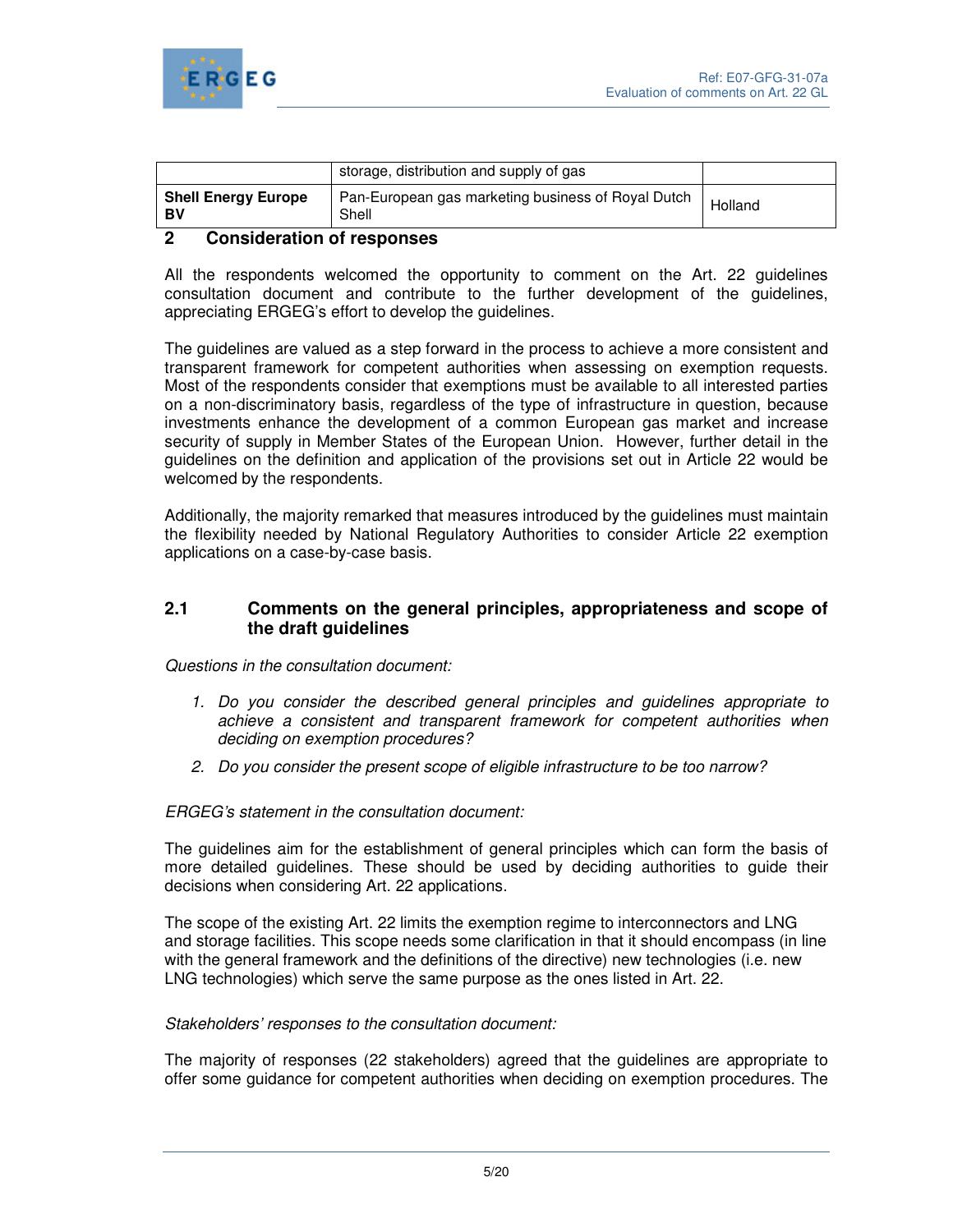

supporters expect the establishment of a consistent framework as the guidelines contribute to a uniform application of the procedure under Article 22 of the Directive and that there should be greater transparency in the process. Five stakeholders felt that the guidelines contained insufficient detail for definitions (e.g. of "new technologies", "interconnector") and the application of the provisions set out in Article 22.

Harmonization should focus on general principles; the guidelines should be capable of reflecting the particular market circumstances as the conditions in each Member State are not homogeneous. There is almost full agreement amongst respondents that the exemption procedure has to be considered on a case-by-case basis. Additionally, the differences between the different types of infrastructure should be highlighted.

In terms of the scope of the guidelines, 10 stakeholders consider the scope of eligible infrastructure as being too narrow. They are of the opinion that all types of infrastructure should be eligible for exemption. The respondents also tend to support the application of Art. 22 to new technologies serving the same purpose, but an implementation of this wider scope should be realised by changing Art. 22 rather than by developing guidelines.

13 Stakeholders state that the scope is not too narrow. Some suggest that Art. 22 should only be applicable to major infrastructure or major expansions. The proposal is a limitation to interconnectors, LNG and storage facilities.

One supplier proposes to leave the question of scope to the individual regulatory authorities, on a case-by-case basis.

In general, the opinion that the guidelines should stay within the scope of the legislative text of Article 22 and not impose additional requirements remains undisputed among the respondents.

## ERGEG's comment on stakeholders' feedback:

ERGEG is encouraged by the responses, since many of them support a common approach to exemption procedures as well as a common application of the exemption criteria of Art. 22. ERGEG appreciates that respondents have identified the areas where additional clarification is required, and will focus on these aspects, adhering to the case-by-case principle.

ERGEG does not fully agree with some respondents who consider the scope of eligible infrastructure as being too narrow. Art. 22 should remain the exception to the rule, whereas investments in most types of infrastructure should be made under the regulated framework. With respect to the guidelines' proposal to include "new technologies" serving the same purpose, ERGEG considers the main message of the consultation as being supportive of that suggestion.

# **2.2 Open Seasons and their relation to exemption applications**

Questions in the consultation document: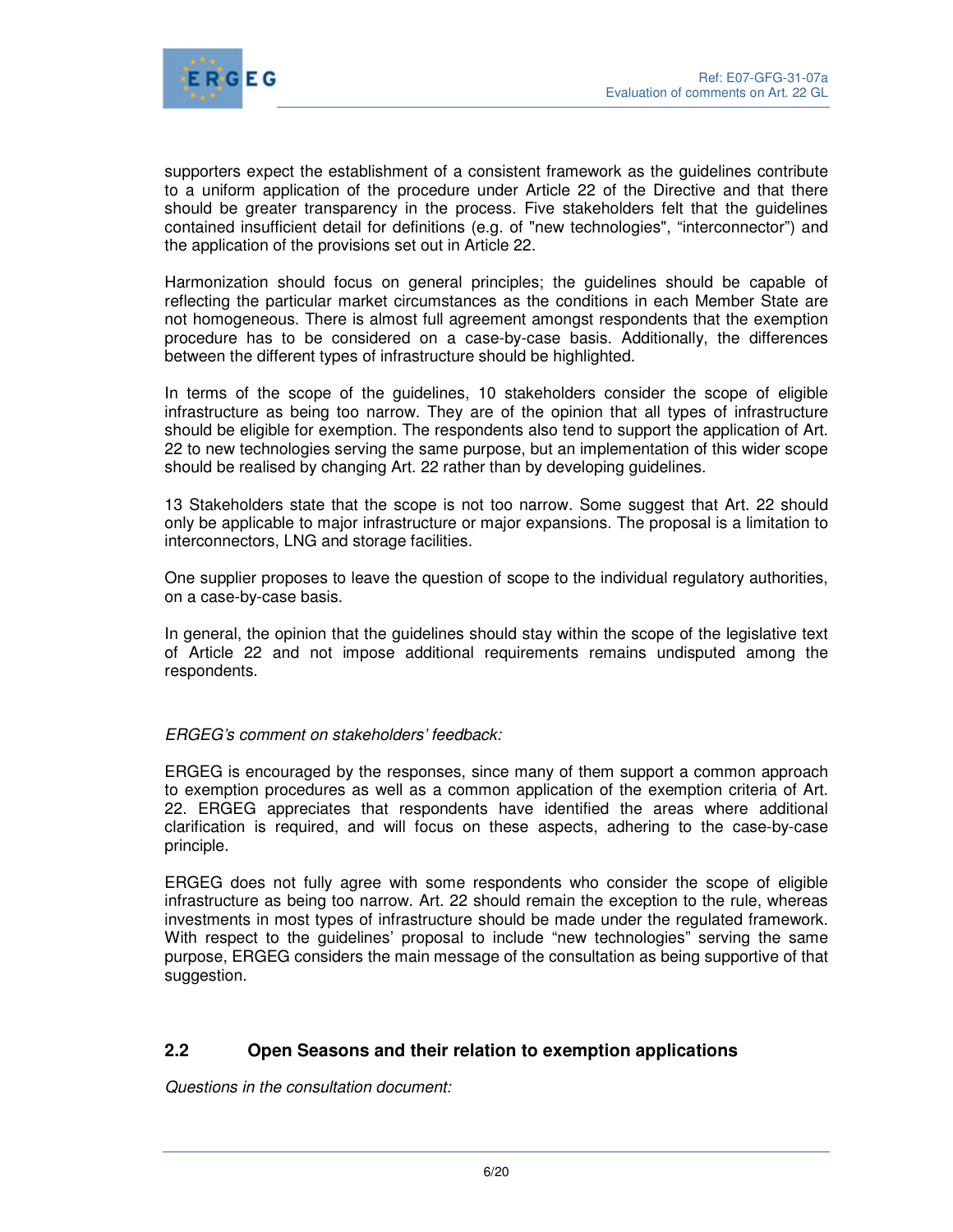

- 3. Do you consider open season (or comparable) procedures an important tool in assessing market demand for capacity with respect to determining the size of the project applying for exemption, as well as in the subsequent capacity allocation? Should open season (or comparable) procedures be mandatory?
- 4. Should open seasons also be used to allocate equity?

#### ERGEG's statement in the consultation document:

Open season procedures are an important tool in assessing the market need with respect to determining the size of the project as well as in the subsequent capacity allocation. Nevertheless open seasons should not be mandatory. In case a project owner proved that an open season would undermine the feasibility of the project the NRA may not require the project sponsor to conduct an open season.

The final decision to grant an exemption has to take into account the results of the Open season procedure.

#### Stakeholders' responses to the consultation document:

Nearly all the responses state that open season procedures are an important and useful tool to assess market demand and allocate capacity. It could be seen as an initial market test to consult with interested parties.

Regardless of the positive effects, 15 stakeholders expressed the opinion that open seasons should not be mandatory. Since each project and the specific criteria for its realisation is unique, a general obligation to conduct open season procedures would not do justice to the intentions of exemption procedures provided by law. The need for open season should be assessed on a case-by-case basis, balancing costs and potential benefits.

The respondents underline that open season is only one possible method. Assessing market demand is crucial for a project, but not the exclusive criteria, as estimated future demand and contractual supply situations in addition to project cost and time frame also play important roles in exemption applications.

Among the stakeholders there are differing views concerning the scope of open season procedures. One stakeholder advises to restrict open season application to "not easily duplicable infrastructures" (e.g., interconnectors, storage facilities). Others mention that storage facilities may not be suited to open seasons as their size is not dependant on the number of applicants for services but on the geologic conditions of the site.

One stakeholder considers that open season procedures are rarely carried out in a transparent and non-discriminatory manner, and therefore questions the correctness of the results. Hence, ERGEG should first investigate the extent to which market players apply open season procedures in line with the Guidelines for Good Practice on Open Season Procedures.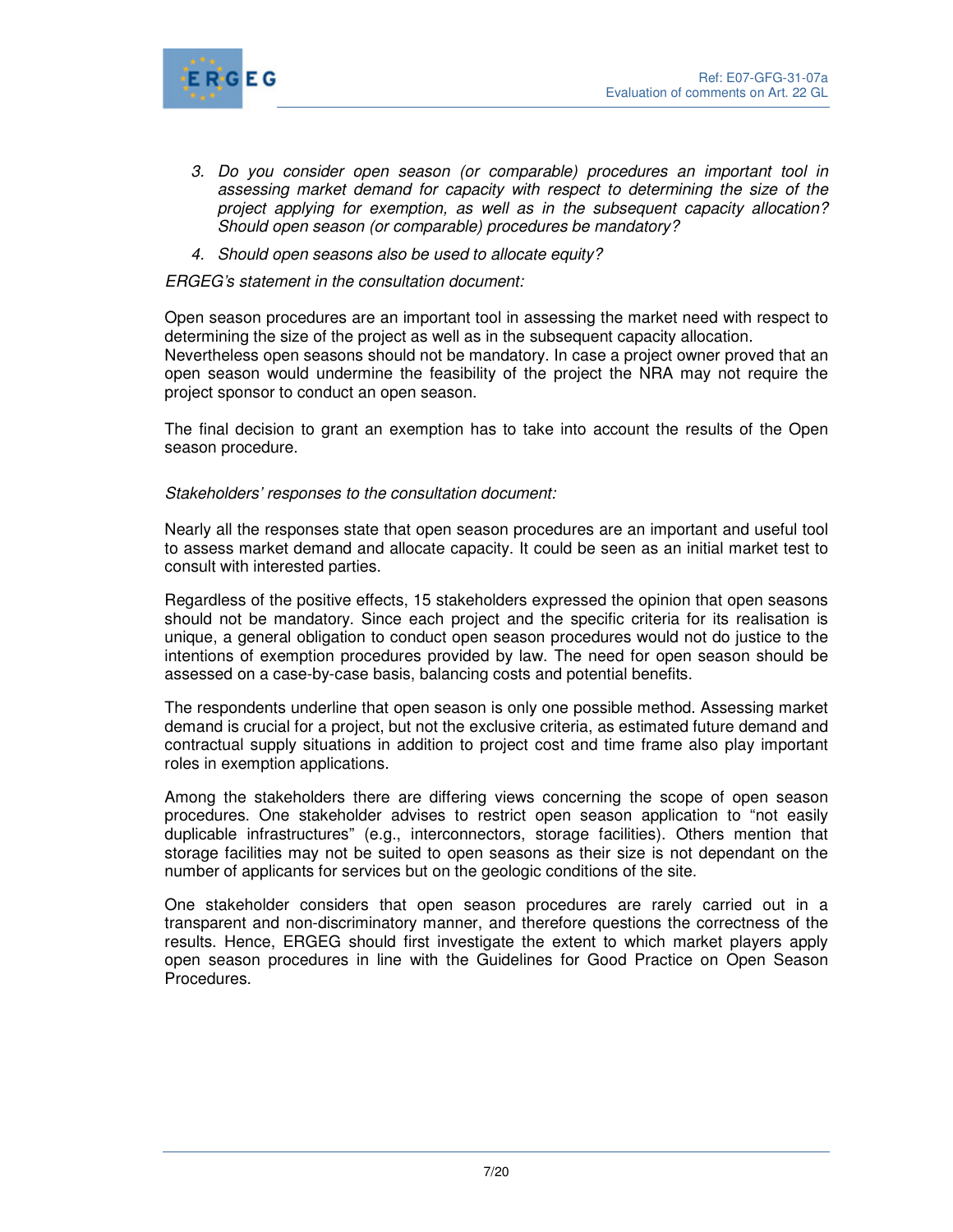

One stakeholder classifies open seasons as needless because the procedure tends to be slow and requires long-term commitments. Additionally, the respondent argued that there seems to be an imbalance in the risk sharing between operator and user, because the operator is not obliged to commit on future allocations and tariffs. Open seasons, hence, only limit the risks for infrastructure owners. If the infrastructure is regulated, the investor is paid back through regulated tariff and the result is already a limited risk.

In this context another respondent refers to recent negative experiences with open season procedures. The association raises concerns with the asymmetric contract obligations and the possibility that any mistakes in the construction of the steps in the procedure might result in poor decisions.

There appears to be strong agreement among the respondents that open seasons should not be used to allocate equity (25 stakeholders). They argue that in a competitive market the developers of a project should be free to determine who will participate and what equity shares each of the participants should have. It seems difficult to bring forward commercial projects, if open seasons are used to allocate equity. Therefore, any dilution of investors' equity in the applying project would be counterproductive.

Only one supplier suggests that open seasons might be used to allocate equity, particularly if the procedure was used to determine the size of project.

## ERGEG's comment on stakeholders' feedback:

For the reasons already outlined, ERGEG shares the view of the majority of stakeholders not to make open seasons mandatory for all exemption cases. ERGEG considers open season procedures to be an important tool for assessing market demand and subsequent capacity allocation, but recognises that such procedures may not be appropriate in some cases and should thus be carried out on a case-by-case basis. Furthermore, open season procedures should not be mandatory for allocating equity. However, ERGEG is of the view that an assessment of market demand is an obligatory precondition to be met in any case by the project sponsor, and should be included as part of the application requirements for an exemption.

# **2.3 Application of Art. 22 to LNG terminals**

Questions in the consultation document:

5. Some stakeholders think that Art. 22 should be applied differently to LNG terminals as they may be generally better suitable for enhancing competition and security of supply than other types of eligible infrastructure. What is your point of view on this? If you agree, how should this be reflected in the guidelines?

## ERGEG's statement in the consultation document:

In the application of Art. 22, one could consider different treatment for duplicable and nonduplicable infrastructure, in that the latter would require stricter treatment. Where infrastructure can reasonably be duplicated by third parties, preconditions for exemptions could be less strict.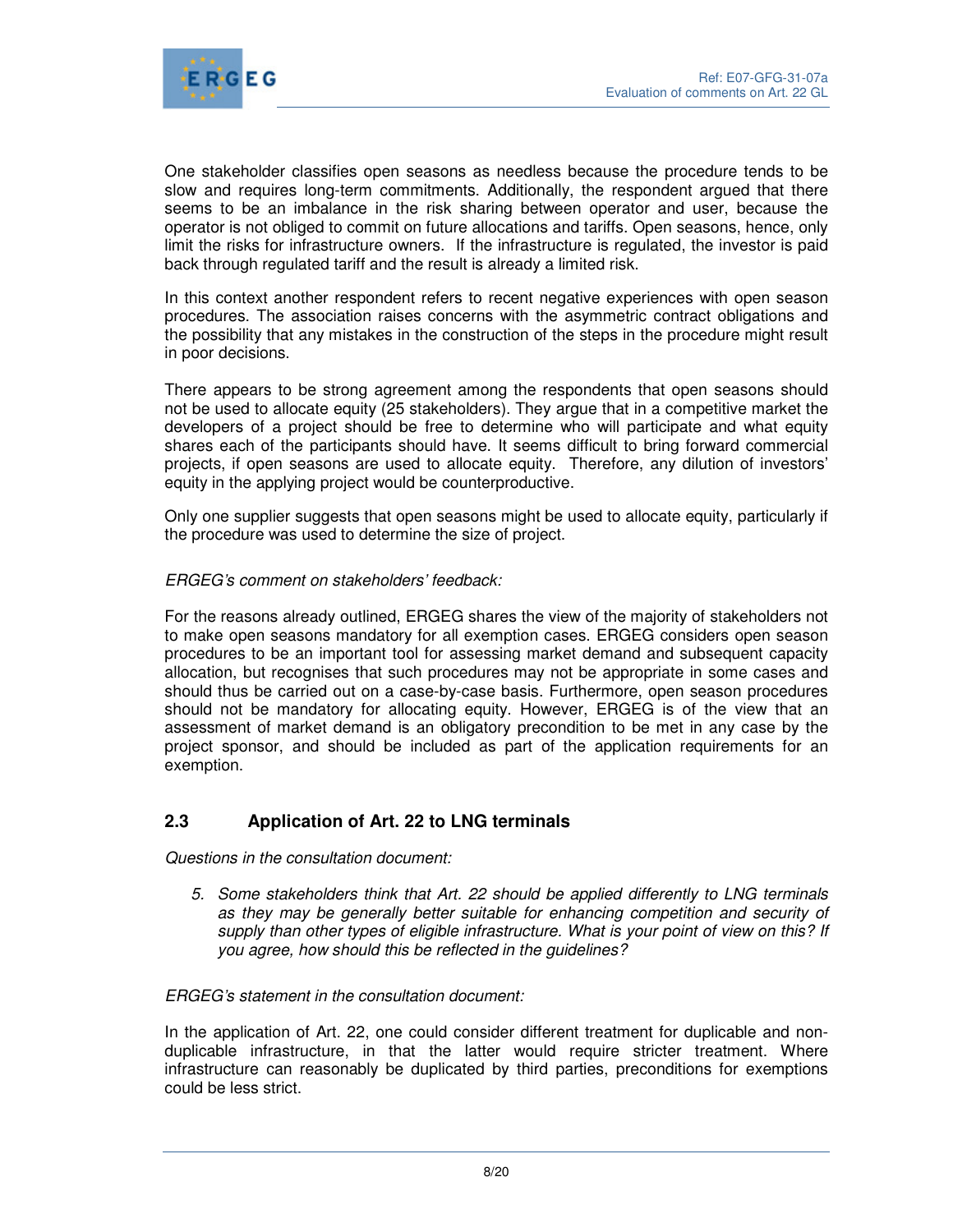

## Stakeholders' responses to the consultation document:

Several responses point out that there is no need for Art. 22 to be applied differently to LNG terminals.

Indeed, LNG terminals have different characteristics to storage facilities and interconnectors, but it is difficult to reflect this fact in ex-ante guidelines without running the risk of discriminating against certain other types of infrastructure in the application of Art 22, potentially distorting investment signals. If, in a particular case, an LNG facility will significantly enhance competition and security of supply, this can be reflected comprehensively in a case-by-case decision on the grounds of Art. 22. It is necessary to ensure that the market is not artificially distorted in favour of a particular type of facility.

Five stakeholders (in particular associations) favour different treatment for LNG terminals and LNG technology. It must be considered that the principles concerning interconnections predominantly apply to entities within the EU Member States. By contrast, LNG exporters are usually based outside the EU. When combined, such applications could be ineffective and raise doubts as to their interpretation. Taking into account the current structure of the global market, the gas delivered to the EU will definitely originate from outside of the EU, i.e., from non-regulated markets with different expectations of the European counterparty. Therefore, the guidelines and regulations should not undermine the competitive position of European terminals in the global market. Finally, LNG terminals are entry points to the internal European market. As such, granting exemptions to them is less harmful to third party access than to other facilities that are located at the heart of the interconnected European transmission network.

## ERGEG's comment on stakeholders' feedback:

Since Art. 22 applications generally require a case-by-case analysis and subsequent evaluation, potential additional positive effects of LNG terminals will be taken into account in the exemption process. Likewise, implications arising from the fact that LNG is generally considered to be a global market can be adequately addressed within the case-by-case approach. ERGEG is not convinced by the responses of some stakeholders to reflect any exante preference of LNG terminals in the guidelines, even though granting exemptions to LNG terminals might be less harmful to internal competition than others. This has already been laid down in ERGEG's statement in the consultation document (see above).

# **2.4 Appropriateness of assessment criteria**

Questions in the consultation document:

- 6. Are the described criteria for assessing the effects of an investment in infrastructure on enhancement of competition in gas supply appropriate?
- 7. Are the described criteria for assessing the effects of an investment in infrastructure on enhancement of security of supply appropriate?
- 8. Are the described criteria for the risk assessment appropriate?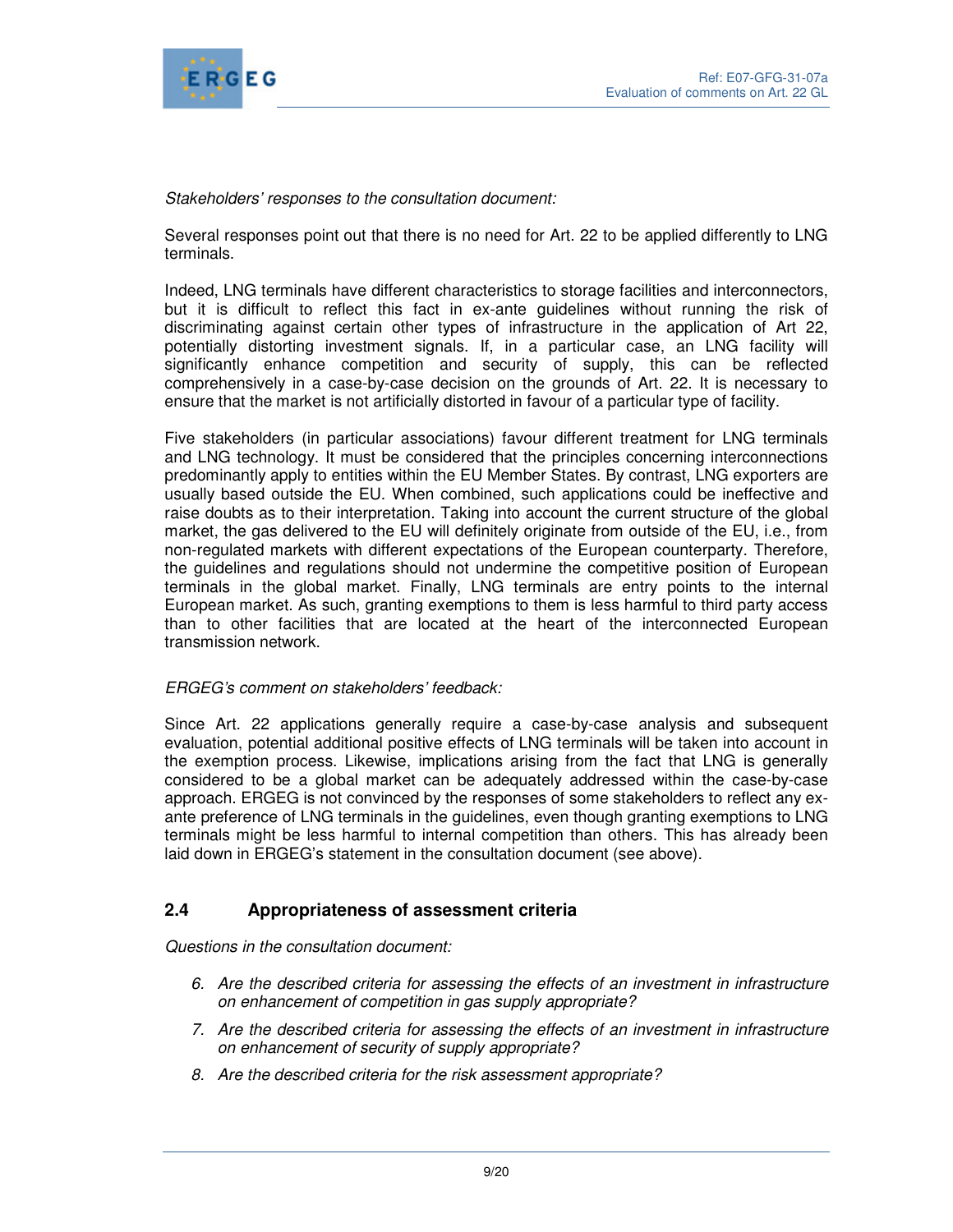

9. Are the described criteria for assessing whether the exemption is not detrimental to competition or the effective functioning of the internal gas market or the efficient functioning of the regulated system to which the infrastructure is connected appropriate?

## ERGEG's statement in the consultation document:

6.) The criterion of the enhancement of competition in gas supply shall oblige the relevant authorities to assess a project's potential impact on competition and the position of the applicant in the relevant markets. The guidelines determine that a dominant player who wants to benefit from an exemption must prove that his market position will decrease as a result of the exemption and must show how the investment is intended to enhance the position of smaller players.

7.) When determining whether a project enhances security of supply11, possible criteria can be:

- Total amount of new capacity
- Diversification of national / European supply sources (competent authorities should take into account the benefits in terms of supply diversification brought about by new infrastructure which is able to take in gas from diverse geographic sources)
- Needed capacity expansions to meet future demand

8.) Deciding authorities shall investigate the financing of such projects under a system of regulated TPA and shall compare the findings to the information on the proposed infrastructure, relying on information concerning the regulated gas network, tariffs and demand in the destination countries – which the regulator will obtain from the project sponsor or applicant and verify against other sources.

Deciding authorities shall make this determination based on the results of the market analysis and on the following (minimum) information to be provided by the applicant:

- throughput estimates
- estimated construction and operating costs of the project
- expected depreciation period
- expected rate of return
- expected revenues

• explanation as to why these expectations cannot be met under a regulated TPA regime. Another issue NRA should look at is whether the risk is such that it would be beneficial to let investors bear it, instead of imposing it on users in the form of a regulated tariff system for the proposed infrastructure.

9.) The applicant will provide the relevant information on the project design and anticipated flows to the destination market, and consult with the respective TSOs. The project will be deemed compatible with the "efficient functioning of the regulated system to which the infrastructure is connected" if the regulatory authorities determine that:

- the project will not cause constraints on the regulated system requiring investments having a significant adverse effect on the welfare of system users including endconsumers;
- in particular the project economics are not unduly influenced by peculiarities (e.g. simplifications, socialisation of certain costs) in the tariff system of the regulated infrastructure, making an inefficient bypass commercially attractive.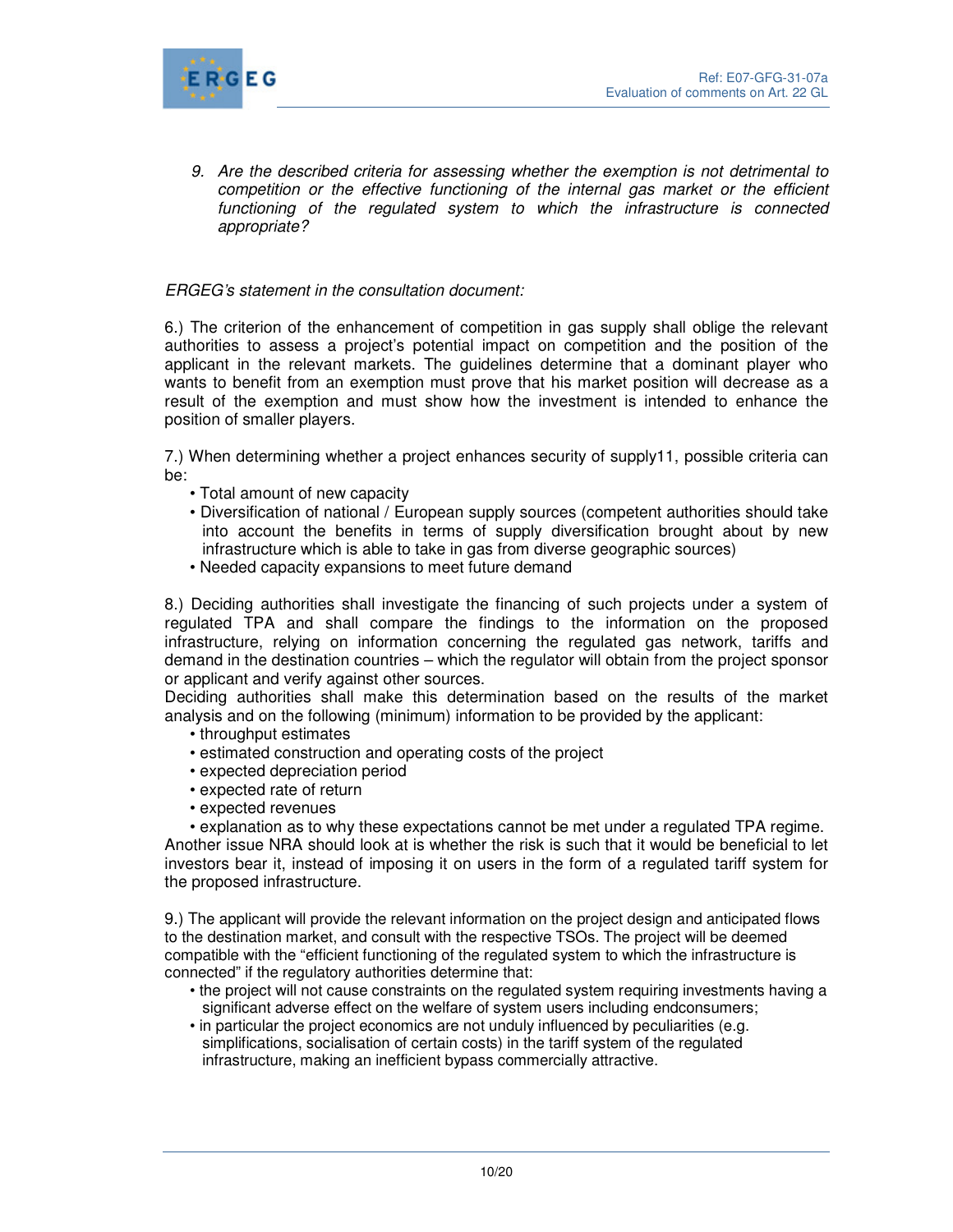

Competent authorities should also assess the impact that a particular TPA exemption may have on TPA more generally throughout the system, based on how reliant the system is on a particular piece of infrastructure.

## Stakeholders' responses to the consultation document:

#### Competition enhancement

The majority of respondents answering this question see an important role in the criterion of competition enhancement. They agree that defining the market and assessing the impact of the proposed development on the affected markets is essential.

However, numerous concerns have been raised with regard to the distinctiveness of the criteria.

In general, several respondents indicate that a major barrier to the project initiator lies within the provision of relevant information, which is why it should be the responsibility of the regulatory authority to obtain certain data, e.g., "Expected behaviour and reaction of companies already active in the market", "Predominant cost structure in the relevant market'. The project initiator may not be aware of the cost structure in the market as information on costs is generally confidential. Additionally, it is important to ensure that the level of information on company structure is proportionate and relevant to the particular project and its associated market.

Some stakeholders worry that it may become difficult to demonstrate that a new market entrant will produce a demonstrable increase in competition in an already competitive market. It is pointed out that a "Ranking" (3.2.1.2.c) implies a central decision-making process that goes beyond an objective application of the Article 22 tests and implies abandonment of the case-by-case requirement.

In consequence, the examination has to consider the need of balancing project sponsors' interests and the aim of enhancing competition.

#### ERGEG's comment on stakeholders' feedback:

As the provision of relevant information seems to be a major concern for some stakeholders, ERGEG wants to clarify especially the objected part 3.2.1.2 c): The items listed there should be assessed by the relevant authority, but they are "based also on information provided by the applicant", meaning that information for example on "Expected behaviour..." and "Predominant cost structure..." need not necessarily be submitted by the applicant, but other sources can be used by the authority for a just assessment.

Apart from that, the criteria already set out in the guidelines generally appear to be accepted by the majority of respondents and ERGEG considers them to be appropriate.

#### Enhancement of security of supply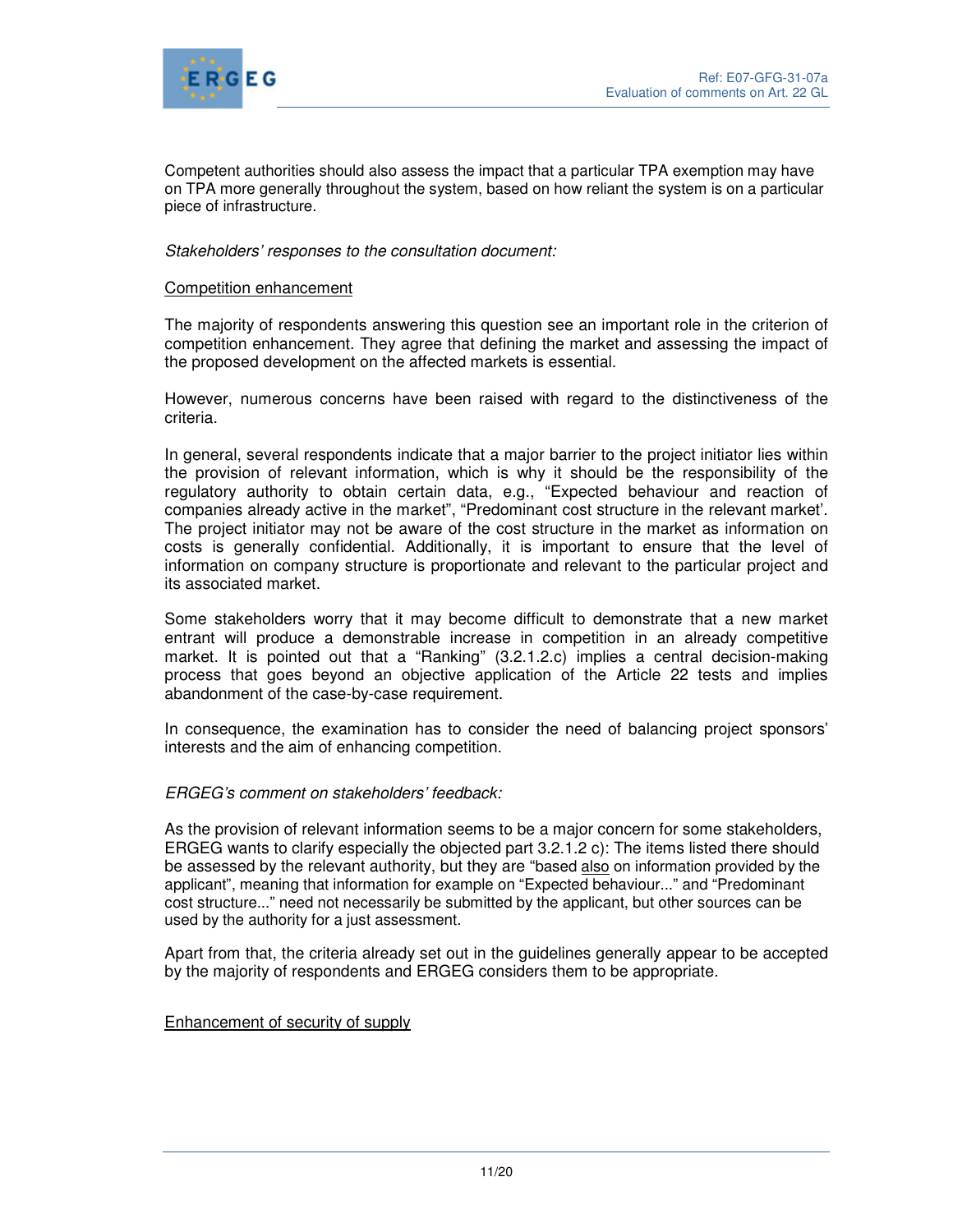

The criteria for assessing the effects of an infrastructure investment on the enhancement of security of supply have been regarded as appropriate. But some associations negate the need of prescriptiveness. Others consider that security of supply should not attempt to be exhaustive as there are numerous ways in which security of supply can be enhanced.

The assessment needs to take into account the structure of the relevant market and the positive effects should be well-proven (not vague referrals).

The majority of stakeholders are in favour of further clarification as some areas are vague and bear the risk of subjectiveness. Two respondents propose that the "diversification of suppliers" should be added to the criteria as this will enhance security of supply.

## ERGEG comment on stakeholders' feedback:

The requirements for security of supply enhancement set out in the guidelines are not meant to be exhaustive, but rather "possible criteria" to allow applicants to be more specific rather than giving vague referrals. ERGEG agrees with the proposal to add "diversification of suppliers" as an extra criterion to be looked at.

With the exception of the above comment, the criteria set out in the guidelines generally appear to be accepted by the majority of respondents, and ERGEG considers them to be appropriate.

#### Risk assessment

Some responses value the criteria for risk assessment as a good approach. However, some stakeholders prefer to distinguish between different types of infrastructure, as the level of scrutiny may well be appropriate for interconnectors but would be disproportionate for small gas storage projects.

Others consider the criteria of risk assessment insufficiently precise and request clarification. One stakeholder refers to the impact of the time factor as risks will change during the time period.

In general, there must remain a degree of flexibility in the application requirements, depending on individual project specifications considered on a case-by-case basis.

Two stakeholders point out that these criteria create confusion, insofar they seem to be only related to rTPA. In this context they propose that there should be clarification about whether the exemptions may be granted under Article 22 to infrastructure with both nTPA and rTPA (e.g. storage).

#### ERGEG comment on stakeholders' feedback:

With respect to the level of scrutiny of different infrastructure exemption cases, ERGEG does not agree with the aforesaid disproportion. For reasons of non-discrimination, each project must be examined with the same level of thoroughness. The minimum information required to evaluate this criterion will also be necessary, and ascertainable for applicants, including "small gas storage projects".

Further clarification as requested by some other stakeholders may be desirable, however, the responses did not contain a sufficient level of concrete proposals to achieve this.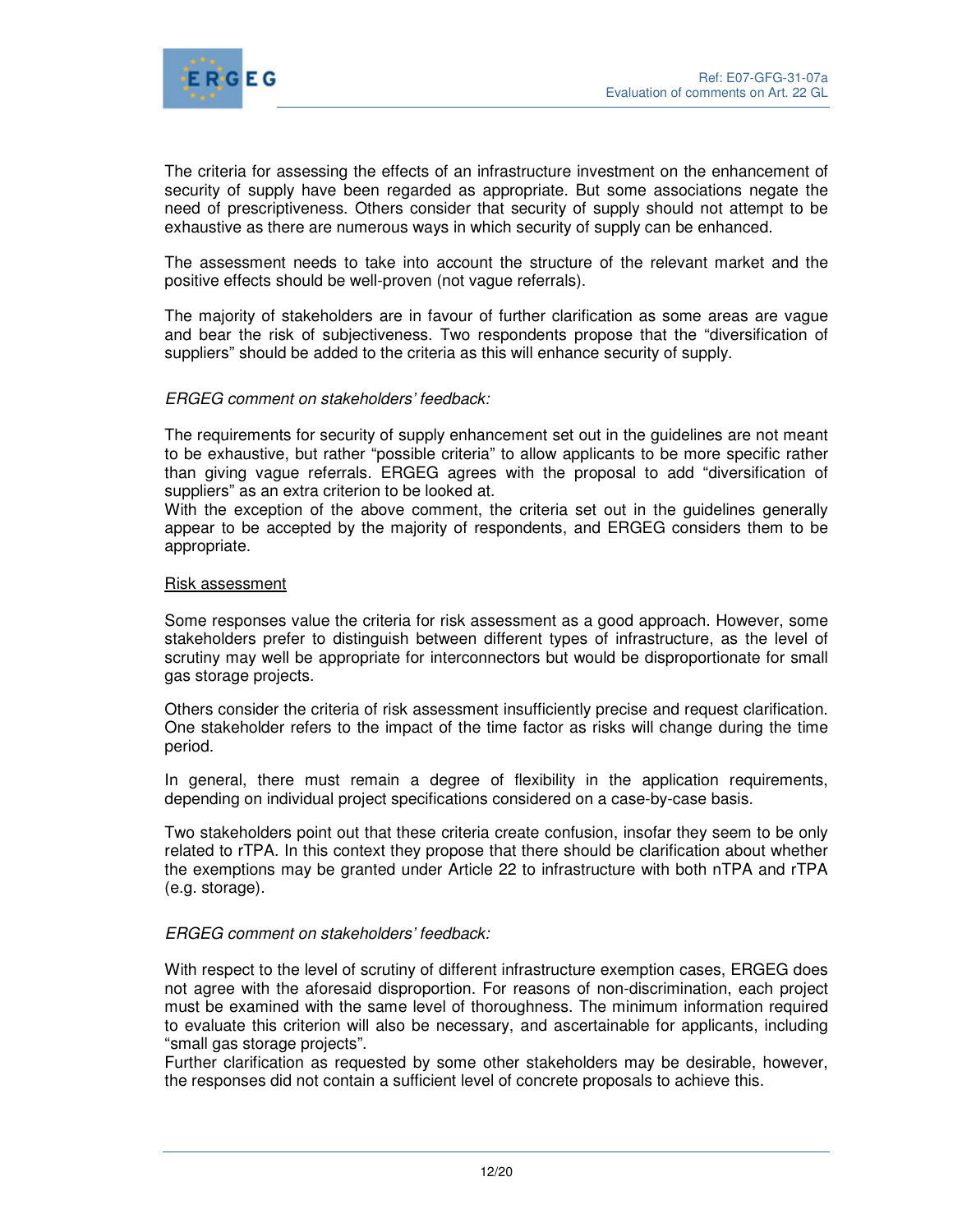

In general, the case-by-case principle is indeed also valid for the risk assessment. The last proposal regarding clarification on exemption granting in an rTPA and nTPA regime is justified and will therefore be taken into account by ERGEG.

#### "Effective functioning…"

The criteria for assessing whether the exemption is not detrimental to competition, to the effective functioning of the internal gas market, or the efficient functioning of the regulated system to which the infrastructure is connected have been regarded in different ways. Some of the stakeholders consider the criteria as useful, but not sufficiently useful to ensure the effective functioning of the internal gas market. One stakeholder states that these are the "most important criteria".

One Supplier considers it necessary to include a consultation process; insofar the regulatory authority should involve other market participants when considering the impact on the market.

Four stakeholders judge the criteria not precise enough and remark that they would not have all necessary information on connected infrastructure.

One stakeholder considered that this criterion may not be appropriate in the special case of an incumbent TSO (who is part of a vertically integrated undertaking and operates the existing network under a regulated regime) that may use this criterion to frustrate an exemption project of new entrants that want to connect to the existing network.

#### ERGEG comment on stakeholders' feedback:

In some cases, a consultation process on market impact might indeed be helpful, for example, if information submitted by the applicant or accessible to competent authorities is incomplete or outdated. ERGEG believes that this would lie within the realm of the deciding authority to launch such a process based on a case-by-case evaluation. Also, an open market consultation was proposed in the consultation document (Guideline 3.3.3).

With respect to the last statement, applicants should always strive to collect the requested information on connected infrastructure; coordination and cooperation between system operators is a fundamental basis for players in an interconnected system.

# **2.5 Extent of consultations with neighbouring authorities**

Questions in the consultation document:

10. To what extent should consultations with neighbouring authorities be done?

ERGEG's statement in the consultation document:

The deciding authorities shall apply the following procedural rules:

a) Upon receiving an Art. 22 application, the deciding authority shall notify other concerned authorities without undue delay.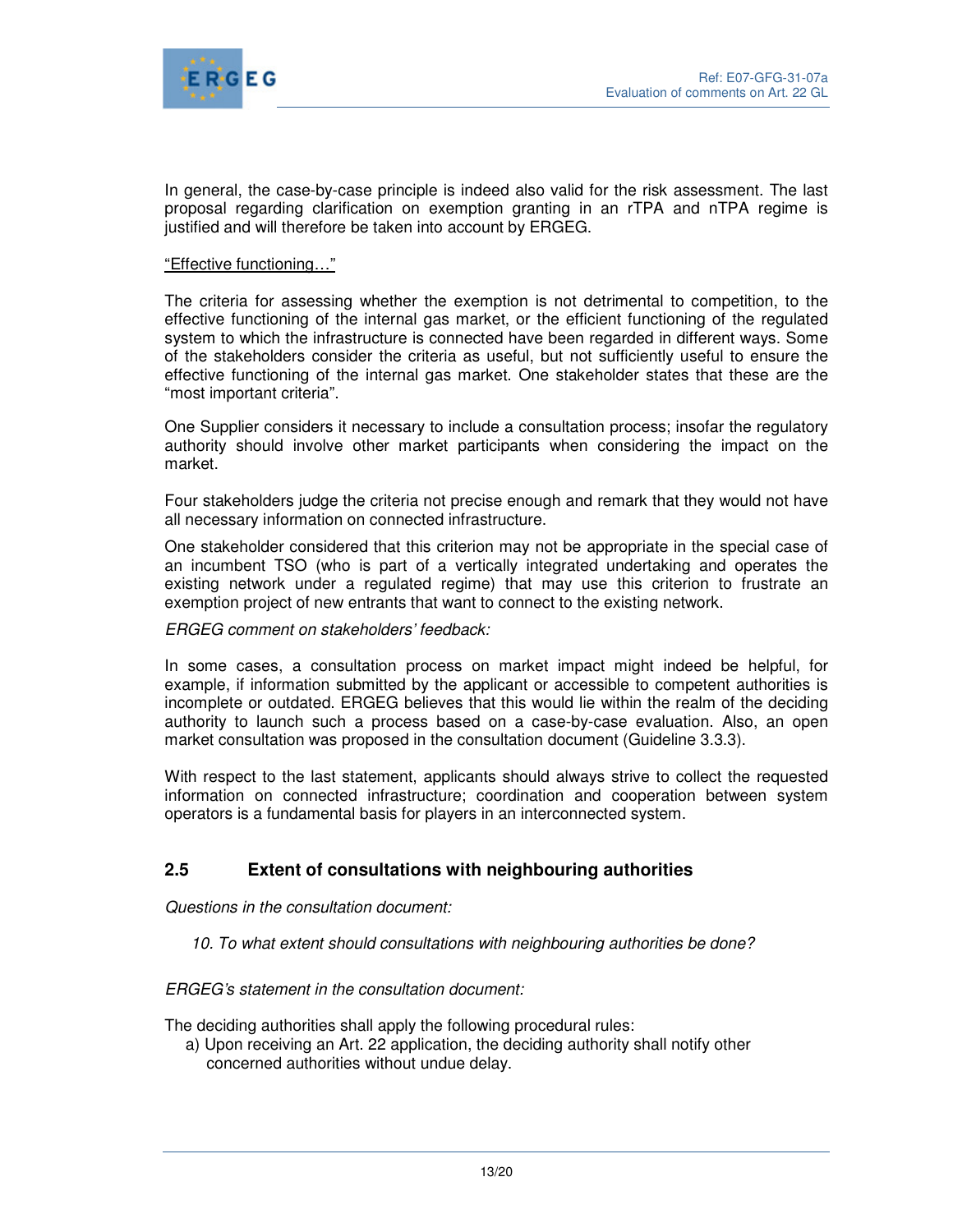

- b) The deciding authority shall share all the relevant documentation with other concerned authorities, including at least a summary, in English, of the necessary information to be provided by the applicant, and give the other concerned authorities at least four weeks time to respond in writing, unless a shorter deadline is prescribed by law.
- c) The deciding authority shall inform other concerned authorities of the intended decision.
- d) Other concerned authorities shall safeguard all confidentiality requirements determined by the deciding authority.

## Stakeholders' responses to the consultation document:

In general, the responses state that a better understanding of neighbouring regulatory situations by relevant national authorities would be preferable. There seems to be agreement that there should be different consultation processes for interconnectors and LNG/Storage facilities. In case of interconnectors, the consultation should involve authorities likely to be affected by the proposed project. For LNG and storage facilities, the majority considers that only the national authorities are relevant.

One TSO is in favour of a system which always allows authorities in neighbouring countries to submit their comments, not only "where requested by the deciding authorities" as stated in the guidelines. Others do not favour an "automatic" consultation, but only if there is a demonstrable need.

Several respondents' consider that the guidelines must specify the details on what "consultation" would consist of, and to what extent they would potentially affect the decisionmaking process of an application for an exemption.

ERGEG's comment on stakeholders' feedback:

ERGEG believes that a certain minimum level of regulatory coordination is essential for projects with cross-border relevance. Even though such relevance is likely to be more significant for interconnectors, storage and LNG projects (located close to a border, for example) might be of importance for several states as well. Again, a case-by-case consideration seems unavoidable. Therefore, and also due to the fact that concrete proposals were not submitted in response to the public consultation on the guidelines, the (minimum) and more general procedural rules on regulatory consultations listed above should serve as a basis in that matter.

Regarding the proposal of one TSO for a process that always allows neighbouring authorities to submit comments, ERGEG tends to not agree with that statement, since there might be legal / procedural conflicts, when taking / or NOT taking "non-requested" requirements into account when deciding on exemptions. Also the term "neighbouring countries" would be inappropriate, since more heavily affected countries might not necessarily be bordering countries, just as other "neighbours" might not have a stake in the project.

# **2.6 Appropriateness of partial exemptions**

Questions in the consultation document: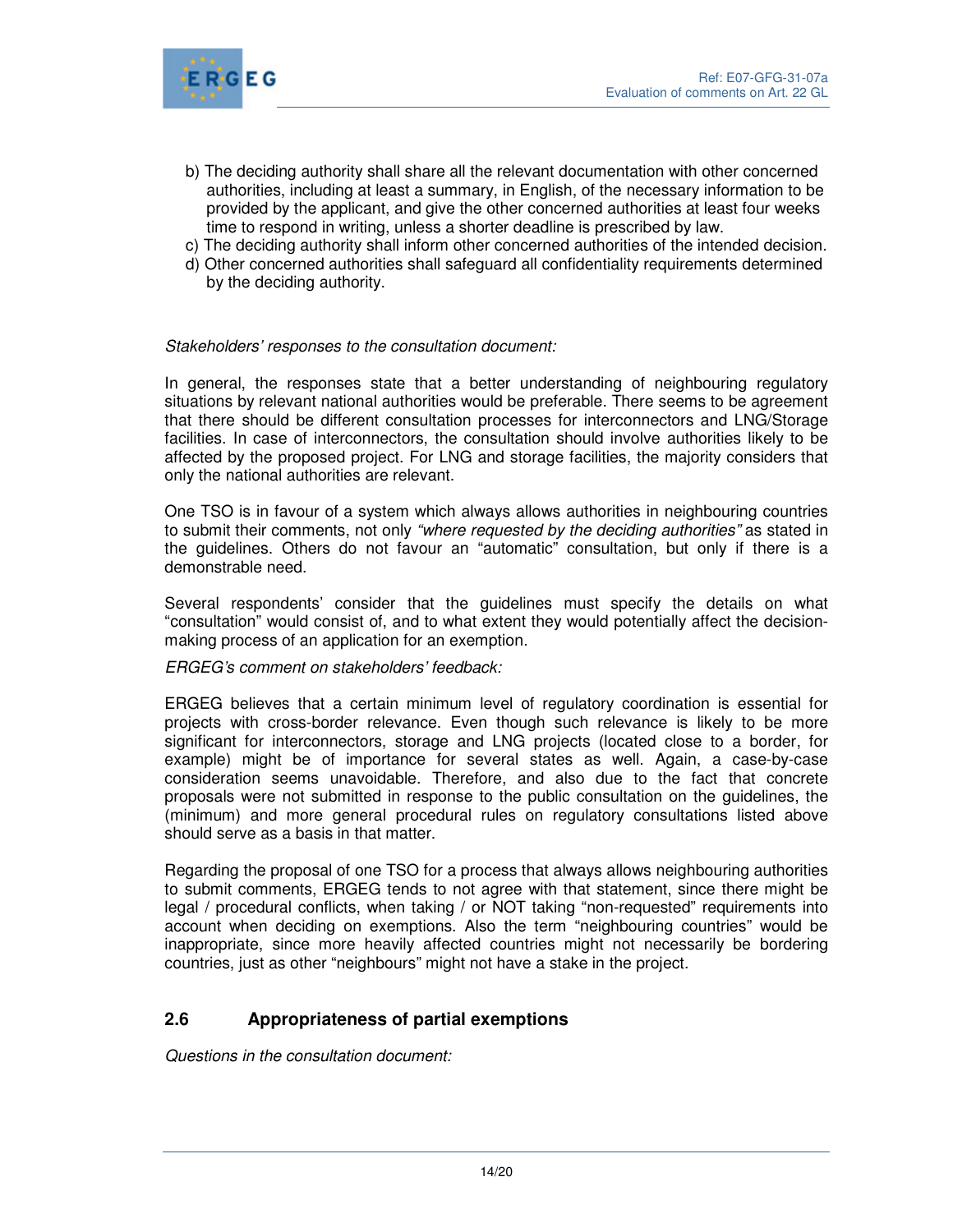

11. Parts 3.3.1.1 and 3.3.1.2 of the proposed guidelines deal respectively with partial and full exemptions. Do you consider the described decisions (partial/full exemption) appropriate in safeguarding the goal of Directive 2003/55/EC in making all existing infrastructure available on a non-discriminatory basis to all market participants and safeguarding the principle of proportionality?

## ERGEG's statement in the consultation document:

The guidelines distinguish two types of exemptions: partial and full exemption.

Exempting only part of an infrastructure or only a part of the rTPA rules are tools that can be used to mitigate the impact of an exemption on regulated TPA, safeguarding the goal of directive 2003/55/EC of making all existing infrastructure available on a non-discriminatory basis to all market participants and safeguard the principle of proportionality.

Full exemptions encompass the entire capacity on the infrastructure. They may be granted when, in addition to passing the five tests, the principle of proportionality is upheld because the overall benefits of a full exemption outweigh the costs of such an exemption on the default TPA regime.

#### Stakeholders' responses to the consultation document:

In principle, the overwhelming majority (21 responses) considers the possibility to choose between full and partial exemption as beneficial. The general availability of partial and full exemptions is judged as a good approach, as it provides sufficient flexibility.

However, several concerns are raised when defining the details. One stakeholder highlights the difference between exempting part of the infrastructure (which might be difficult to manage) and exemptions from certain TPA rules (which might be a way to facilitate applicants to recover the investment made).

Other stakeholders state that any partial exemption could be detrimental to project financing and increase business complexity.

One participant stated that care must be taken that partial exemptions are not used as a means to enable dominant incumbents to benefit from exemptions. Similarly, partial exemptions should not be used as a means to continue to regulate infrastructure when it should be granted full exemption.

The majority of respondents would like to give priority to partial exemptions, arguing that in this way negative effects could be minimised. Full exemption should only be granted if it is the only means to enhancing competition and security of supply.

In general, regarding the conditions on defining partial and full exemption, a case-by-case evaluation is regarded as the most convenient procedure.

Views on the responsibility of definition differ. Some responses point out that the guidelines must provide a range of possibilities, including partial exemption, conditions and requirements.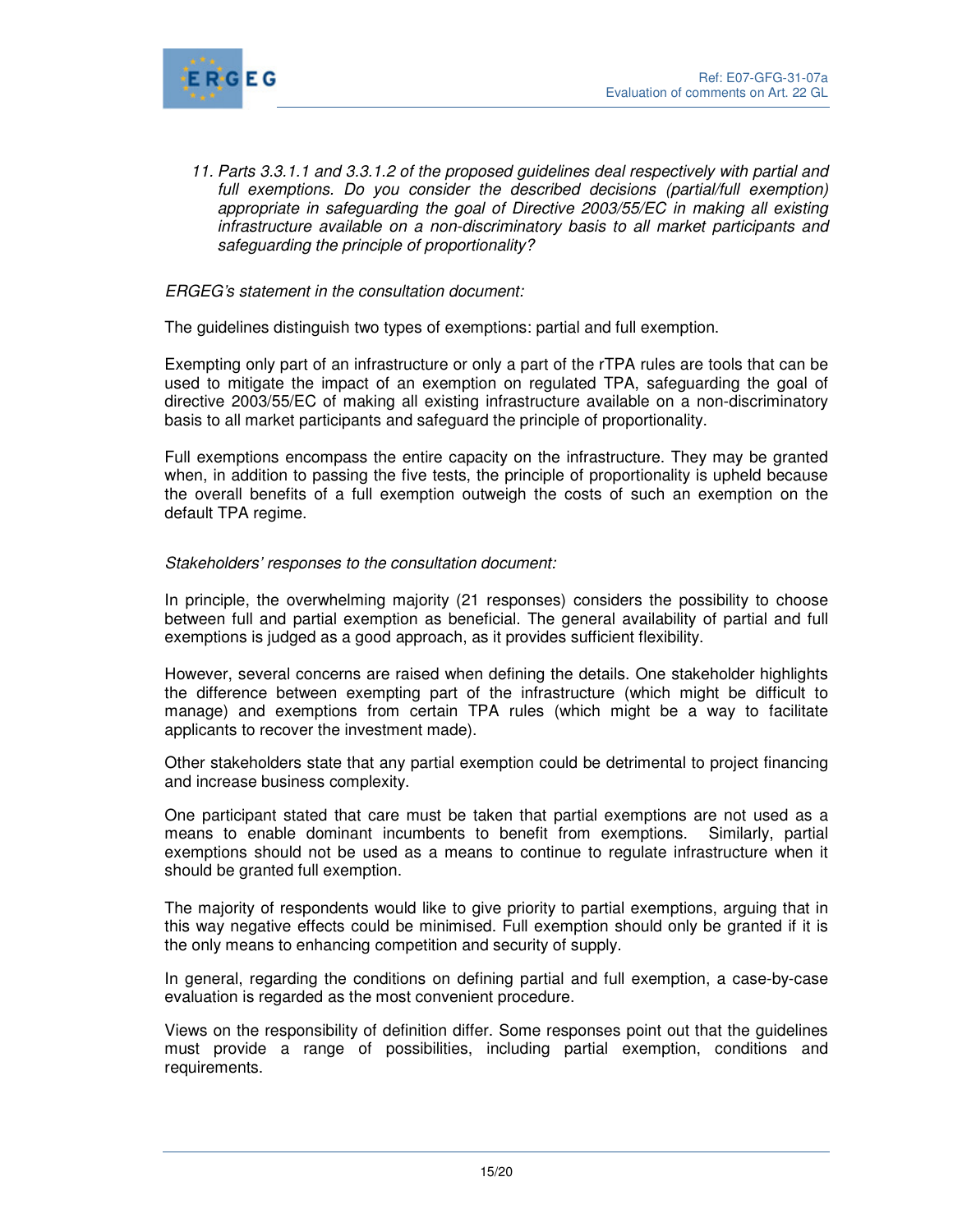

The opposite view advises that no detailed definitions of different typologies and partial exemption should be defined by the guidelines, but rather should be evaluated and assessed by the competent authority.

## ERGEG's comment on stakeholders' feedback:

For the main principles laid down in the guidelines, ERGEG finds acceptance for its draft by the majority of respondents. The reasons for ERGEG's preference for partial exemptions are already stated in the guidelines - the listed rules and possibilities on partial exemptions do not conflict or question the principles of proportionality and case-by-case decision.

In ERGEG's view, difficulties to manage partially-exempted infrastructure or increased business complexity are not sufficiently grave to generally oppose partial exemptions, especially with regard to the inevitable trade-off against negative effects on TPA and markets when deciding on exemptions.

# **2.7 Relation of exemptions and incumbents**

Questions in the consultation document:

12. Do you believe that Art 22 exemptions should also benefit incumbents or their affiliates? If yes in what way and to what extent?

## ERGEG's statement in the consultation document:

Art. 22 require that the new infrastructure enhance competition and that the exemption is not detrimental to competition. These criteria make it very difficult for dominant market players or their affiliates to receive TPA exemptions as there is a significant risk that the granting of an exemption in such circumstances would have a negative impact on competition by fortifying an already dominant position in the relevant markets unless there are substantial compensating benefits.

#### Stakeholders' responses to the consultation document:

The majority of the respondents (23) believe that Art 22 exemptions should also benefit incumbents or their affiliates as exemptions are individually assessed on a nondiscriminatory basis. Most stakeholders indicate that the right to apply for an exemption should be available for all applicants according to Art. 22.

Another alternative proposed is to allow an exception only if there are no other means to foster competition. One supplier mentioned that exemptions should not be granted to incumbents, except in cases where the incumbent is fully independent from the TSO and the needed infrastructure would not be built otherwise.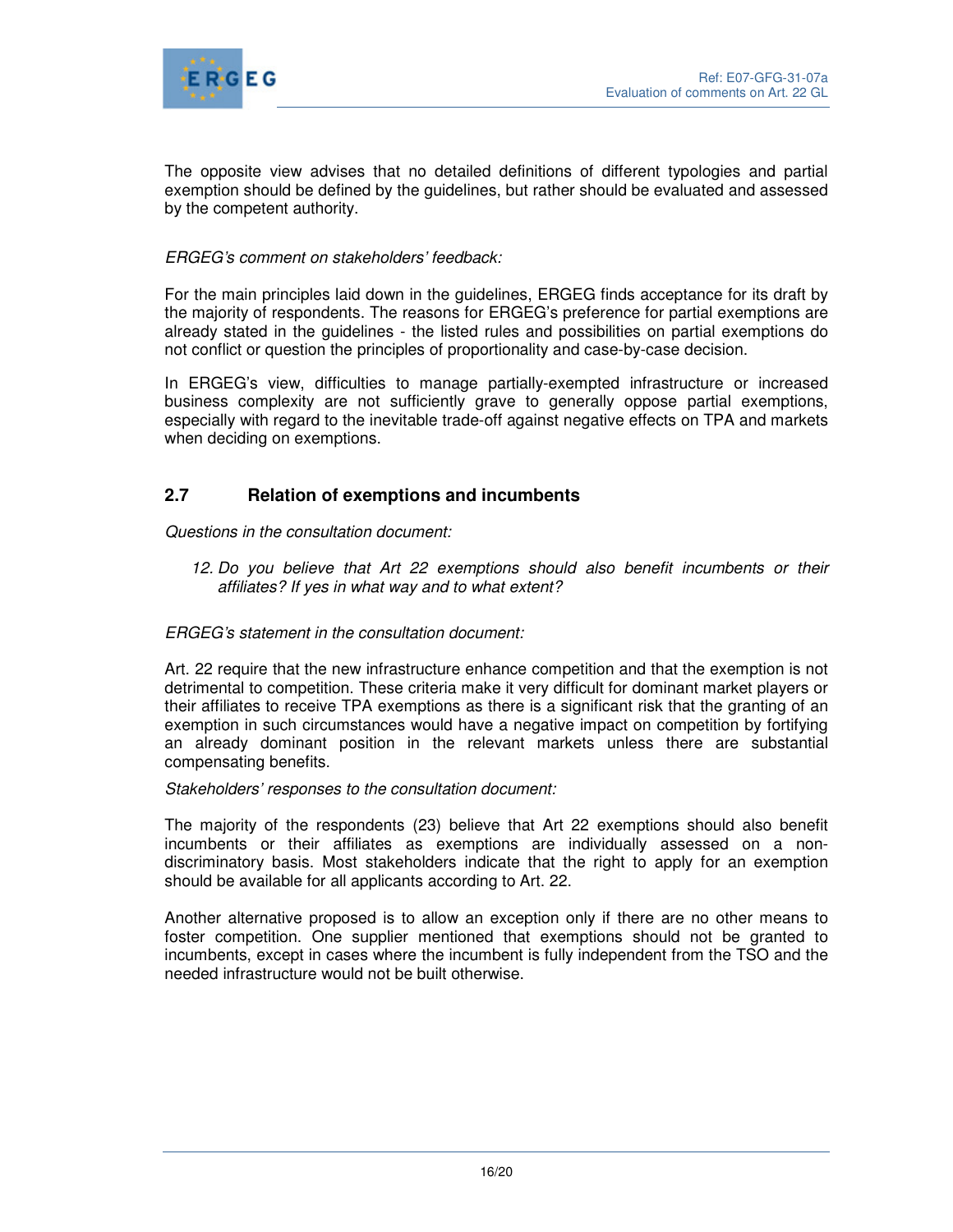

Regarding the extent of exemptions for incumbents, several respondents draw the attention to the importance of deciding case by case. Granting an exemption to incumbents should remain the exception and the relevant national regulatory authority should then give preference to a partial exemption. The regulators should impose the necessary conditions and requirements to limit the anti-competitive impacts and competition law should be enforced to prevent any anti-competitive behaviour.

## ERGEG's comment on stakeholders' feedback:

ERGEG generally agrees with the principles of non-discrimination and case-by-case decisions. Consequently, incumbents are not excluded from benefiting from exemptions beforehand. But as the guidelines state, in many cases the proper application of existing criteria make it very difficult for dominant players to actually receive a (full) exemption. When applying the above mentioned principles, full exemptions will likely be an exception; partial exemptions remain preferable, if a dominant player qualifies at all.

## **2.8 Review of exemptions**

Questions in the consultation document:

13. Do you agree that under certain circumstances, deciding authorities should be entitled to review the exemption? How can it be assured that this does not undermine the investment?

## ERGEG's statement in the consultation document:

Compliance with the criteria and/or specific conditions imposed for granting an exemption should be monitored by the NRA. If these criteria are not satisfied anymore or if the conditions imposed are infringed upon, the NRA should be able to review the exemption. In order not to discourage investment, there should be clear and stable rules laying out the circumstances under which the exemption could be reviewed.

Stakeholders' responses to the consultation document:

The majority of respondents answering this question would allow a review of an exemption (22 stakeholders) on the condition that transparent, stable and predetermined rules are guaranteed.

There are two different approaches on a review procedure to ensure not to undermine investment. First, in some responses a review of exemption is regarded as necessary insofar as conditions imposed in the exemption are not met or rather a breach of Art. 22 criteria is suspected by the regulatory authority. These stakeholders consider it important to determine clearly defined principles and exclude revisions in cases where external factors independent of the applicant's activities change.

Others believe that the need for a review will emerge from the market. If market conditions and structures have changed in a way that an exemption's continuance is now detrimental to competition and security of supply, it should be possible to review an exemption.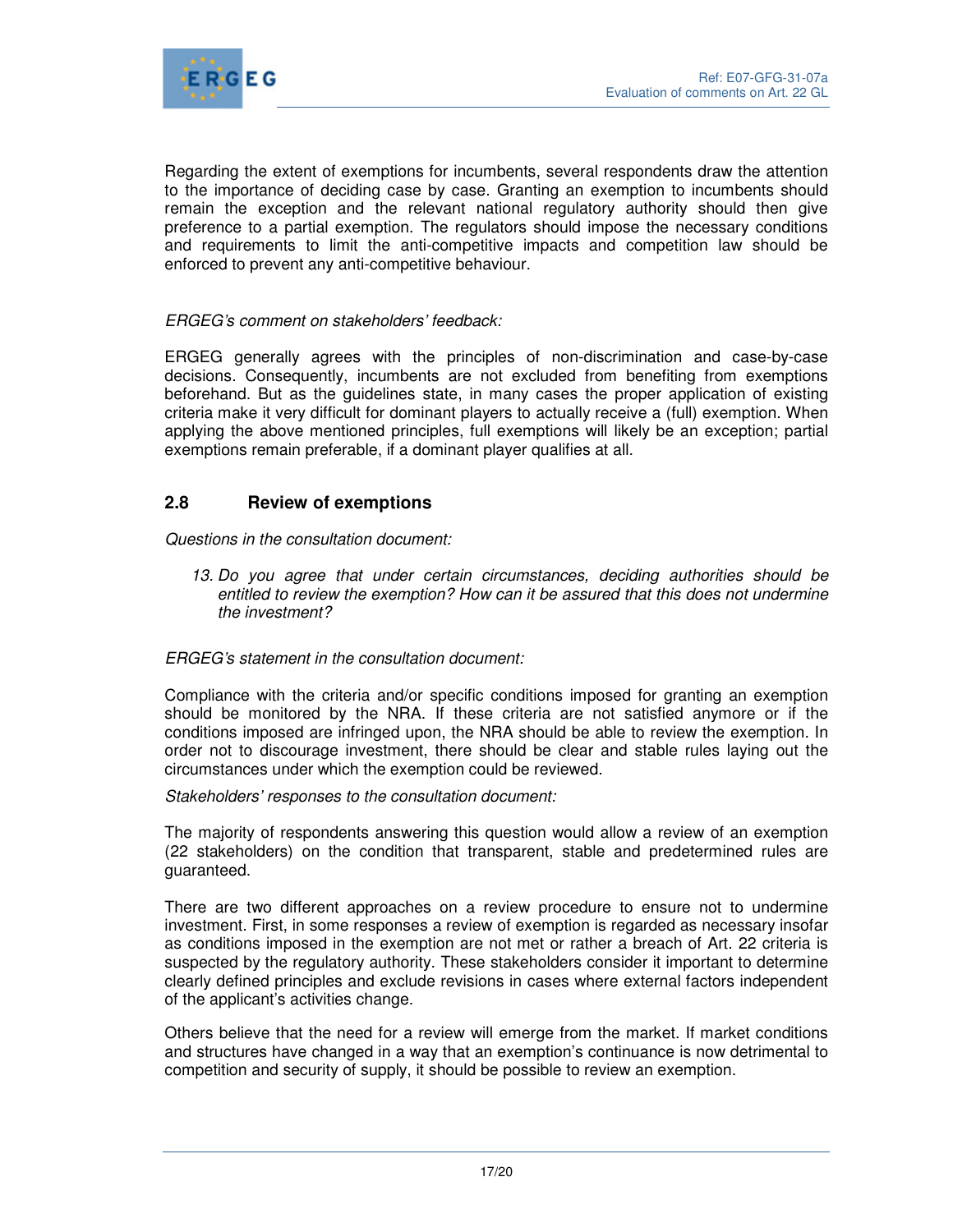

As a review creates uncertainty among investors and undermines willingness to invest, a review should only be allowed under exceptional circumstances and redemption must be the last resort. Where possible, exempted projects should be given the opportunity to rectify any problems, rather than automatically lose their exemption.

No stakeholder has pointed out a general interdiction of review, but the need for a clear definition and a restrictive scope is highlighted. The regulatory authorities should set out the circumstances in advance (ex-ante in the exemption approval) and consult the project owner. A sole ex-post-review by the regulatory authorities would be arbitrary.

One stakeholder objects to a complete revocation of an exemption, but considers modifications to the exemption decision possible (protection of confidence).

## ERGEG's comment on stakeholders' feedback:

ERGEG is encouraged by the general support of introducing the possibility to review an exemption decision. Generally, a review should balance the welfare of the market with the protection of the stability of exemption beneficiaries.

As the guidelines state and responses show, there is now a need to establish ex-ante transparent, non-discriminating, stable, and consistent rules on the circumstances under which an exemption could be reviewed. ERGEG sees a need to further the work on this matter, taking aspects such as the proposal "conditions imposed in the exemption are not met or a breach of Art. 22 criteria is suspected", on board.

For evaluation of the proposed exclusion of revisions "in cases where external factors independent of the applicant's activities change", a further definition of "external factors" appears to be necessary.

## **2.9 Additional points raised in the responses**

Stakeholders' additional comments on the consultation document:

One TSO considers it important to emphasize that it is a difficult task to harmonise the application of exemption criteria if a harmonisation of rTPA criteria is not carried out beforehand.

With reference to the importance of case-by-case decisions, one respondent points out that the authorities must ensure that the guidelines do not lean towards the imposition of an inefficient, one-size-fits-all model. The guidelines should be appropriate to specific market conditions.

One association proposes that the EU regulatory regime should provide greater clarity as to what investments the regulated TSOs should be making to build new or enhanced interconnection capacity between their regulated pipeline infrastructures. The guidelines could then point out that only projects outside the responsibility of TSOs should be considered for TPA exemptions, as this is the intention of the Gas Directive.

Also, TSOs holding exemptions should still be bound by the requirements for information provision about aggregate infrastructure use and the offer of unused capacity to the market (as proposed to be addressed in the  $3<sup>rd</sup>$  package).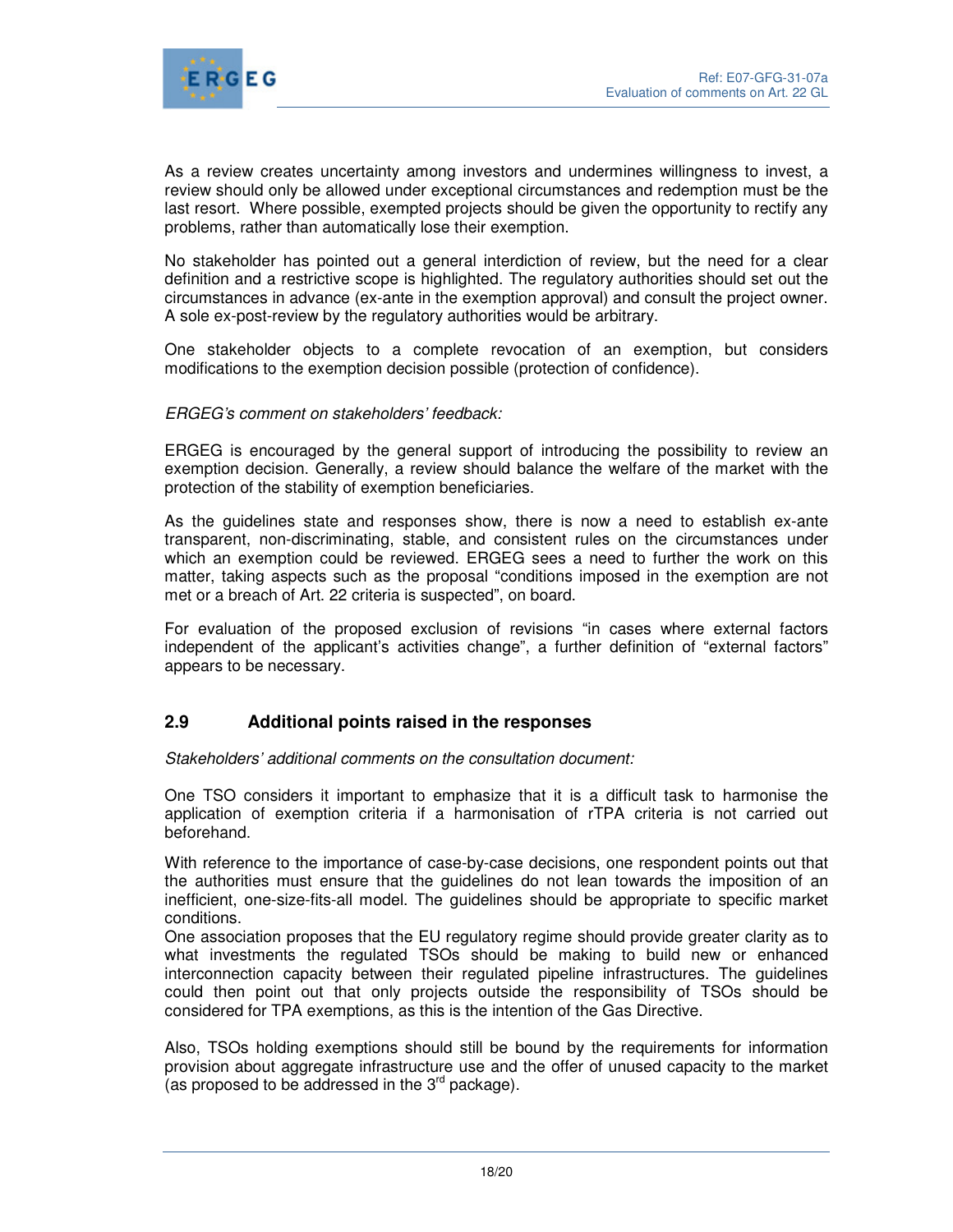

Finally, one stakeholder favours to commit the decisions about exemption matters to an EU institutional body, such as the Agency of European Regulators as proposed in the third energy package.

## ERGEG's comment on stakeholders' feedback:

As already recognised in the course of this document, ERGEG fully agrees with the importance of case-by-case decisions.

With respect to future responsibilities and competencies, ERGEG wants to clarify, that within the proposed third energy package, only exemption decisions of cross-border relevance will be handled within ACER.